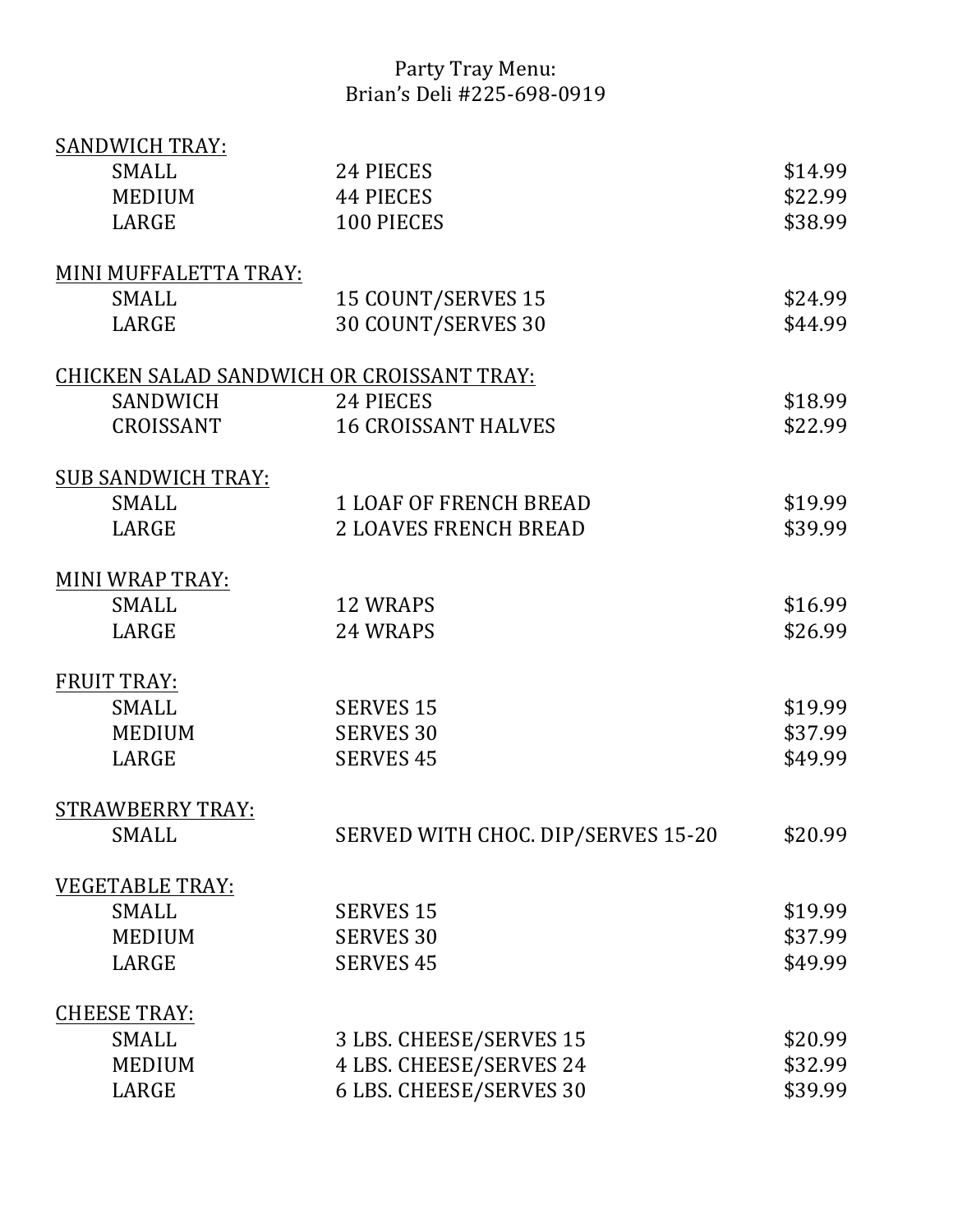| <b>MEAT TRAY:</b>                  |                                                                    |         |
|------------------------------------|--------------------------------------------------------------------|---------|
| <b>SMALL</b>                       | 2 LBS. MEAT/SERVES 15                                              | \$16.99 |
| <b>MEDIUM</b>                      | 3 LBS. MEAT/SERVES 24                                              | \$24.99 |
| LARGE                              | 4 LBS. MEAT/SERVES 30                                              | \$32.99 |
|                                    |                                                                    |         |
| <b>MEAT AND CHEESE TRAY:</b>       |                                                                    |         |
| <b>SMALL</b>                       | 1/2 LB. OF EACH-MEAT & CHEESE                                      | \$22.99 |
| <b>MEDIUM</b>                      | 3/4 LB, OF EACH-MEAT & CHEESE                                      | \$33.99 |
| LARGE                              | 1 LB. OF EACH-MEAT & CHEESE                                        | \$43.99 |
|                                    |                                                                    |         |
| <b>RELISH TRAY:</b>                |                                                                    |         |
| <b>SMALL</b>                       | <b>SERVES 15</b>                                                   | \$22.99 |
| <b>MEDIUM</b>                      | <b>SERVES 30</b>                                                   | \$30.99 |
| LARGE                              | <b>SERVES 45</b>                                                   | \$38.99 |
|                                    |                                                                    |         |
| FRIED CHICKEN TENDER TRAY:         |                                                                    |         |
| <b>SMALL</b>                       | <b>25 TENDERS</b>                                                  | \$24.99 |
| <b>MEDIUM</b>                      | <b>50 TENDERS</b>                                                  | \$44.99 |
| LARGE                              | <b>75 TENDERS</b>                                                  | \$64.99 |
| X-LARGE                            | <b>100 TENDERS</b>                                                 | \$84.99 |
|                                    |                                                                    |         |
| <b>BONELESS CHICKEN WING TRAY:</b> |                                                                    |         |
| <b>SMALL</b>                       | 4.5 LBS. OF WINGS                                                  | \$19.99 |
|                                    | *WINGS COME IN HONEY BBQ, BUFFALO, BOURBON, OR A COMBO OF FLAVORS* |         |
|                                    |                                                                    |         |
| BONE-IN CHICKEN WING TRAY:         |                                                                    |         |
| <b>SMALL</b>                       | 25 FRIED WINGS                                                     | \$16.99 |
|                                    | *WINGS COME IN SOUTHERN STYLE BREADING OR HOT-N-SPICY*             |         |
|                                    |                                                                    |         |
| <b>BBQ PULLED PORK TRAY:</b>       |                                                                    |         |
| <b>BOWL OF PORK</b>                | 2.5-3 LBS PORK W/24 DINNER ROLLS                                   | \$19.99 |
|                                    |                                                                    |         |
| <b>BBQ MEATBALLS:</b>              |                                                                    |         |
| 1 PAN                              | <b>5 LBS. OF MEATBALLS</b>                                         | \$28.99 |
|                                    |                                                                    |         |
| <b>BBQ LIL SMOKY SAUSAGES:</b>     |                                                                    |         |
| 1 PAN                              | <b>5 LBS. OF SMOKIES</b>                                           | \$28.99 |
|                                    |                                                                    |         |
| <b>BOUDIN BITES TRAY:</b>          |                                                                    |         |
| 25 BITES                           | FRIED BITES WITH CAJUN RICE STUFFING                               | \$15.99 |
|                                    |                                                                    |         |
| <b>SEAFOOD BITES TRAY:</b>         |                                                                    |         |
| 25 BITES                           | GATOR JAL/CRAB JAL/CRAWFISH                                        | \$20.99 |
|                                    |                                                                    |         |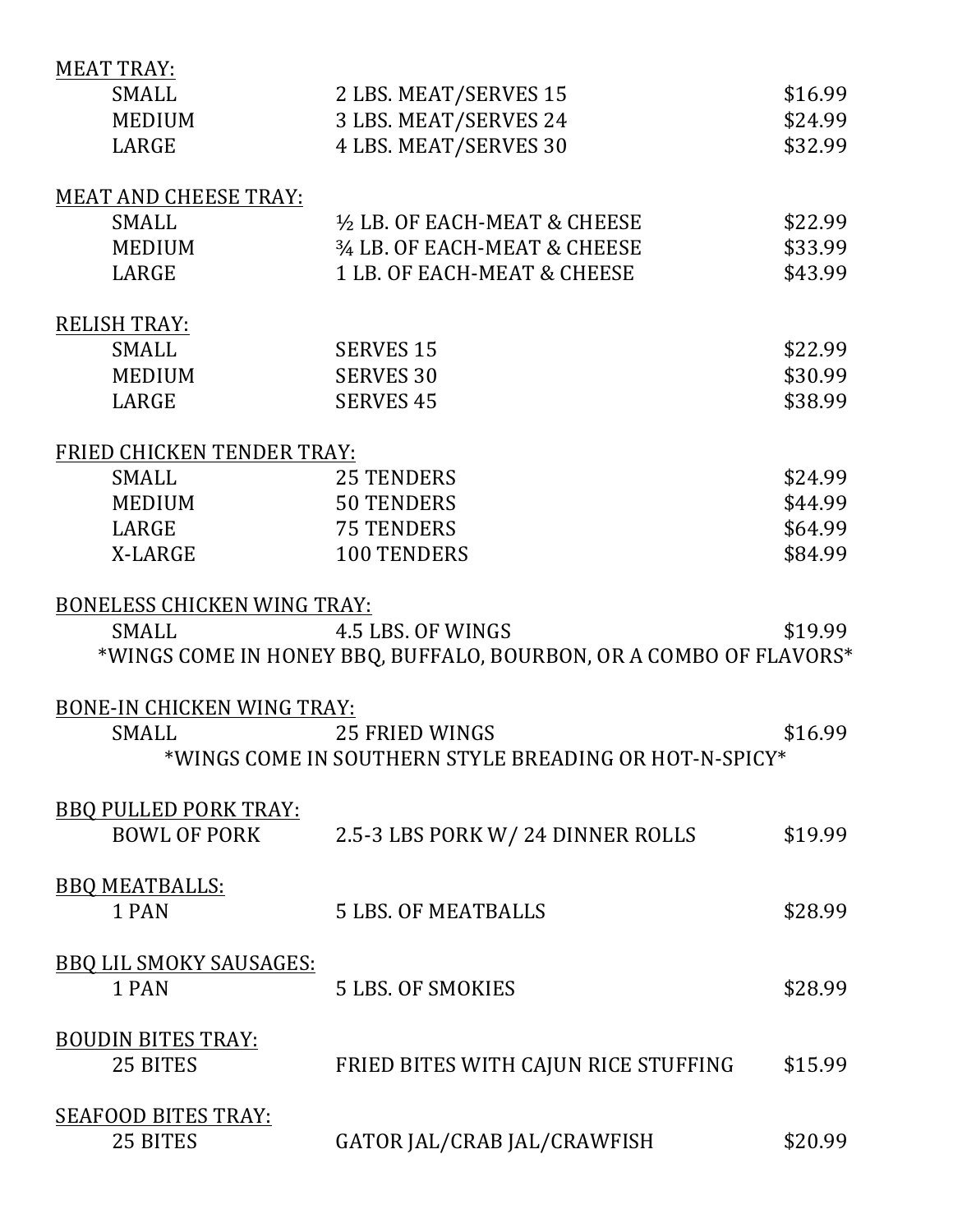| SPINACH & ARTICHOKE DIP TRAY:                     |                                                  |                    |
|---------------------------------------------------|--------------------------------------------------|--------------------|
| <b>BOWL OF DIP</b>                                | <b>SERVED WITH GARLIC TOASTS</b>                 | \$13.99            |
| <b>CAJUN CRAB DIP TRAY:</b><br><b>BOWL OF DIP</b> | <b>SERVED WITH GARLIC TOASTS</b>                 | \$16.99            |
| JAMBALAYA:<br>1 PAN                               | <b>CHICKEN &amp; SAUSAGE JAMBALYA</b>            | \$37.99            |
| <b>BBQ PULLED PORK:</b><br>1 PAN                  | <b>5 LBS. BBQ PULLED PORK</b>                    | \$28.99            |
| <b>FRIED FISH:</b><br>1 PAN                       | 75 STRIPS OF FISH/SERVES ABOUT 20                | \$65.99            |
| <b>FRENCH FRIES:</b><br>1 PAN                     | <b>5 LBS. FRIED SEASONED POTATO WEDGES</b>       | \$8.99             |
| <b>DIRTY RICE:</b><br>1 PAN                       | <b>6 LBS. CAJUN RICE MIXTURE</b>                 | \$22.99            |
| MAC-N-CHEESE:<br>1 PAN                            | 6 LBS. CREAMY, CHEESEY ELBOW PASTA               | \$15.99            |
| <b>GREEN BEANS:</b><br>1 PAN                      | <b>SEASONED WITH BACON &amp; ONIONS</b>          | \$14.99            |
| <b>GARDEN SALAD:</b><br>1 PAN                     | SERVED WITH ITALIAN OR RANCH                     | \$15.99            |
| DEVILED EGGS:<br><b>SMALL</b><br>LARGE            | <b>30 DEVILED EGGS</b><br><b>60 DEVILED EGGS</b> | \$14.99<br>\$29.99 |
| <b>CTRUDEL RITE TRAV.</b>                         |                                                  |                    |

SIRUDEL BITE TRAY:<br>SMALL TRAY PUFFY FRUIT PASTRY W/ DRIZZLED ICING \$11.99 \*STRUDELS COME IN BLUEBERRY, APPLE, STRAWBERRY CREAM CHEESE, OR A COMBO OF FLAVORS\*